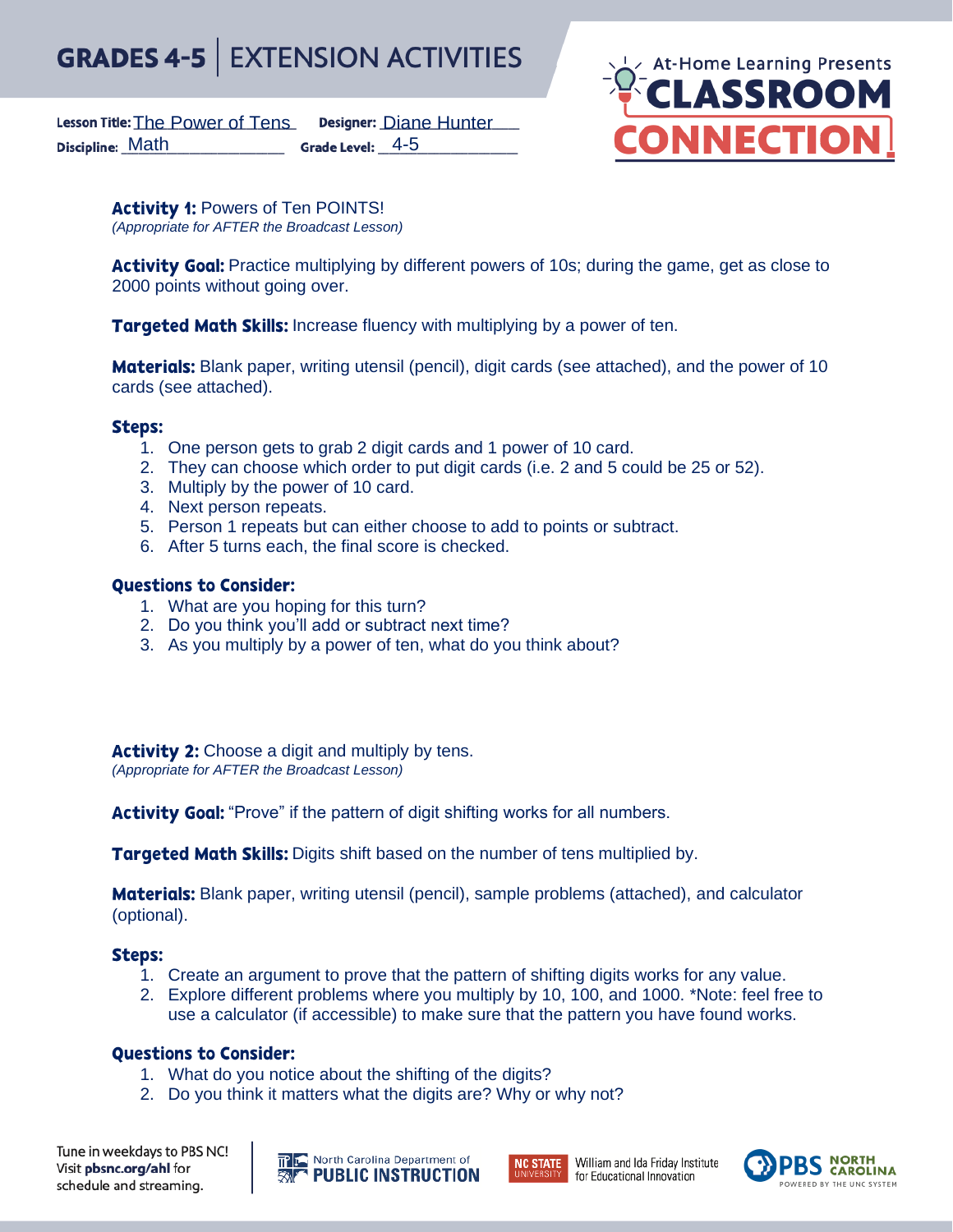#### **EXTENSION ACTIVITIES GRADES 4-5**

Lesson Title: The Power of Tens Designer: Diane Hunter Discipline: Math Grade Level: 4-5



# **Further Extension:**

1. Would the approach you used above work for numbers with a value less than 1 or between wholes? (i.e. 0.75 or 2.21)

# **Additional Resources for Lesson-Related Extension Activities:**

- **Helpful Tips**: We have a habit of saying "just add zeros." but remember that we want to know the why behind things here. Give time for them to explore before jumping to a shortcut.
- **Student-Facing / Teacher-Facing:**
	- o Supplemental Lesson/Practice: Powers of Ten (BBC); (Learnzillion) <https://www.bbc.co.uk/bitesize/topics/z36tyrd/articles/z2fkwxs>
	- o [https://learnzillion.com/lesson\\_plans/2737-9-practice-shifting-the-positions-of-the](https://learnzillion.com/lesson_plans/2737-9-practice-shifting-the-positions-of-the-digits-in-a-number-when-multiplying-and-dividing-by-10-fp/?card=41615)[digits-in-a-number-when-multiplying-and-dividing-by-10-fp/?card=41615](https://learnzillion.com/lesson_plans/2737-9-practice-shifting-the-positions-of-the-digits-in-a-number-when-multiplying-and-dividing-by-10-fp/?card=41615)
- **Teacher-Facing:**
	- o Supplemental Lesson Resource: Powers of Ten (Marilyn Burns' Math Blog); (Maths No Problem Blog)[-http://www.marilynburnsmathblog.com/when-you](http://www.marilynburnsmathblog.com/when-you-multiply-by-10-just-add-a-zero-horrors/)[multiply-by-10-just-add-a-zero-horrors/](http://www.marilynburnsmathblog.com/when-you-multiply-by-10-just-add-a-zero-horrors/)
	- o [https://mathsnoproblem.com/blog/teaching-tips/maths-misconceptions](https://mathsnoproblem.com/blog/teaching-tips/maths-misconceptions-multiplying-ten/)[multiplying-ten/](https://mathsnoproblem.com/blog/teaching-tips/maths-misconceptions-multiplying-ten/)